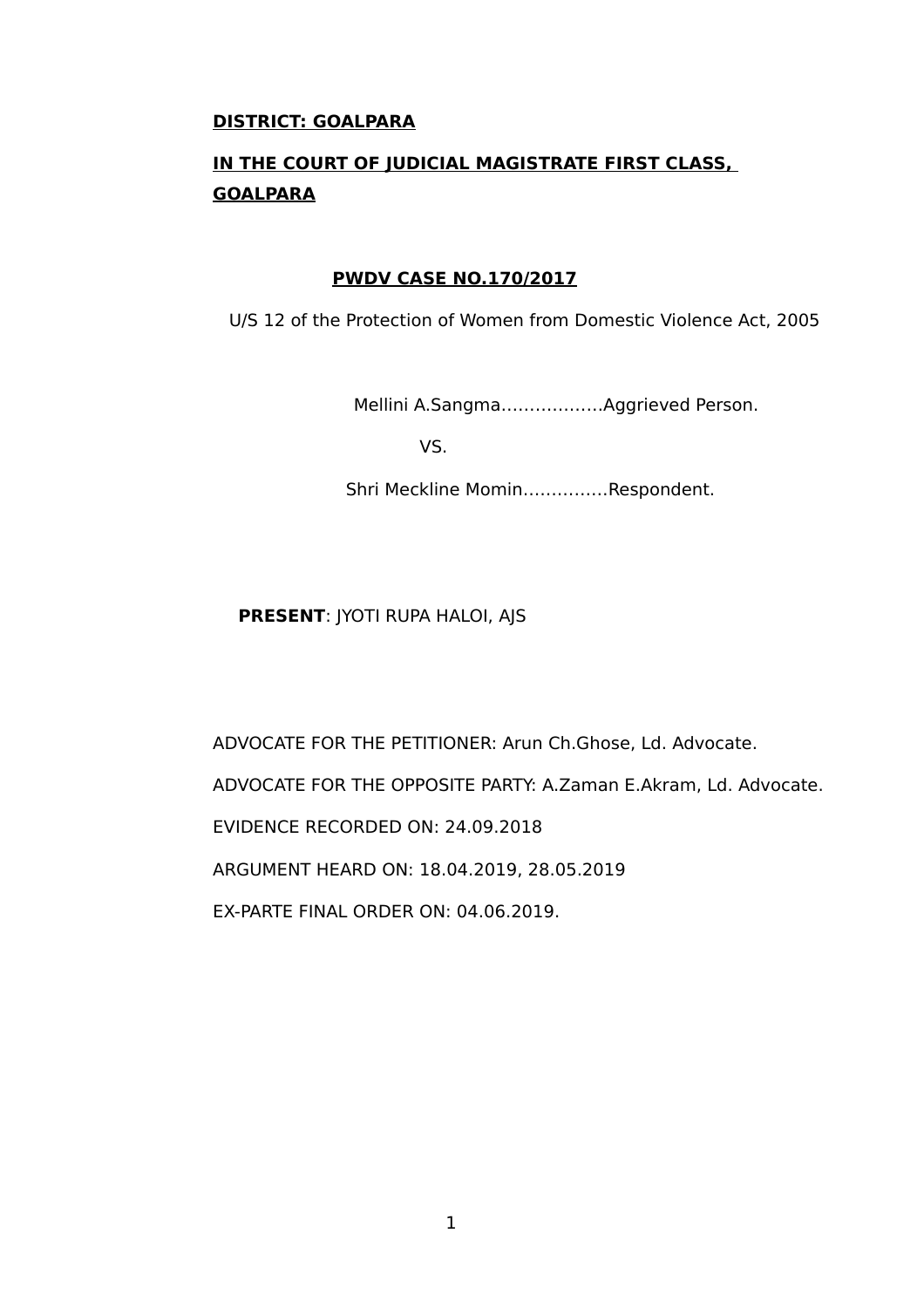#### **EX-Parte Final Order**

- **1.** The instant proceeding has emanated from an application filed under section 12 of the Protection of Women from Domestic Violence Act, 2005, herein after called the "Act" by the aggrieved person against the respondents.
- **2.** The aggrieved person's case as revealed from the materials on record is summarised in brief as follows. The marriage between the aggrieved person and the respondent is solemnized on 23.09.1994 as per Garo customary rites and rituals in social manner. Both of them Garos and they are governed as per Christian Religious customs and rites. The aggrieved person got married to Macline Momin as his second wife that means after the death of his  $1<sup>st</sup>$  wife who is the elder sister of the aggrieved person. After the marriage the aggrieved person and the respondent lead a happy conjugal life as husband and wife for about 10/12 years and during their wedlock the aggrieved person gave birth to one son and one daughter. They are Maksat Sangma and Sanesilla Sangma respectively. The respondent caused inhuman physical and mental torture upon the aggrieved person and neglected to provide maintenance to aggrieved person. The respondent is a regular service holder in Eastern Frontier Rifles, First Battalion at Salua, Paschim Medinipur, West Bengal and now he is retired. During continuation of his service and during subsistence of the marriage between them, the respondent fell under illicit love affairs with one Sewani Momin. While that illicit love affair was disclosed by aggrieved person, the respondent became ferocious and assaulted aggrieved person. Subsequently, the respondent remarried the said woman and started to live with her as married couple depriving aggrieved person from legitimate benefits and till date Sewani Momin is living with the respondent. In the family pension the name of Sewani Momin has been entered as wife of the respondent. Despite that Sewani Momin is enjoying the family pension depriving the aggrieved person. Since last 03.01.2016 the aggrieved person is living separately from the respondent. But, the respondent has not visited the aggrieved person. The aggrieved person with minor children are living at Rangsapara.
- **3.** It further appears that the aggrieved person has no source of income of her own and she is passing her life with her two minor children in a very panic situation requiring minimum Rs. 20,000/- per month for basic needs of livelihood. On the other hand, the respondent is a regular government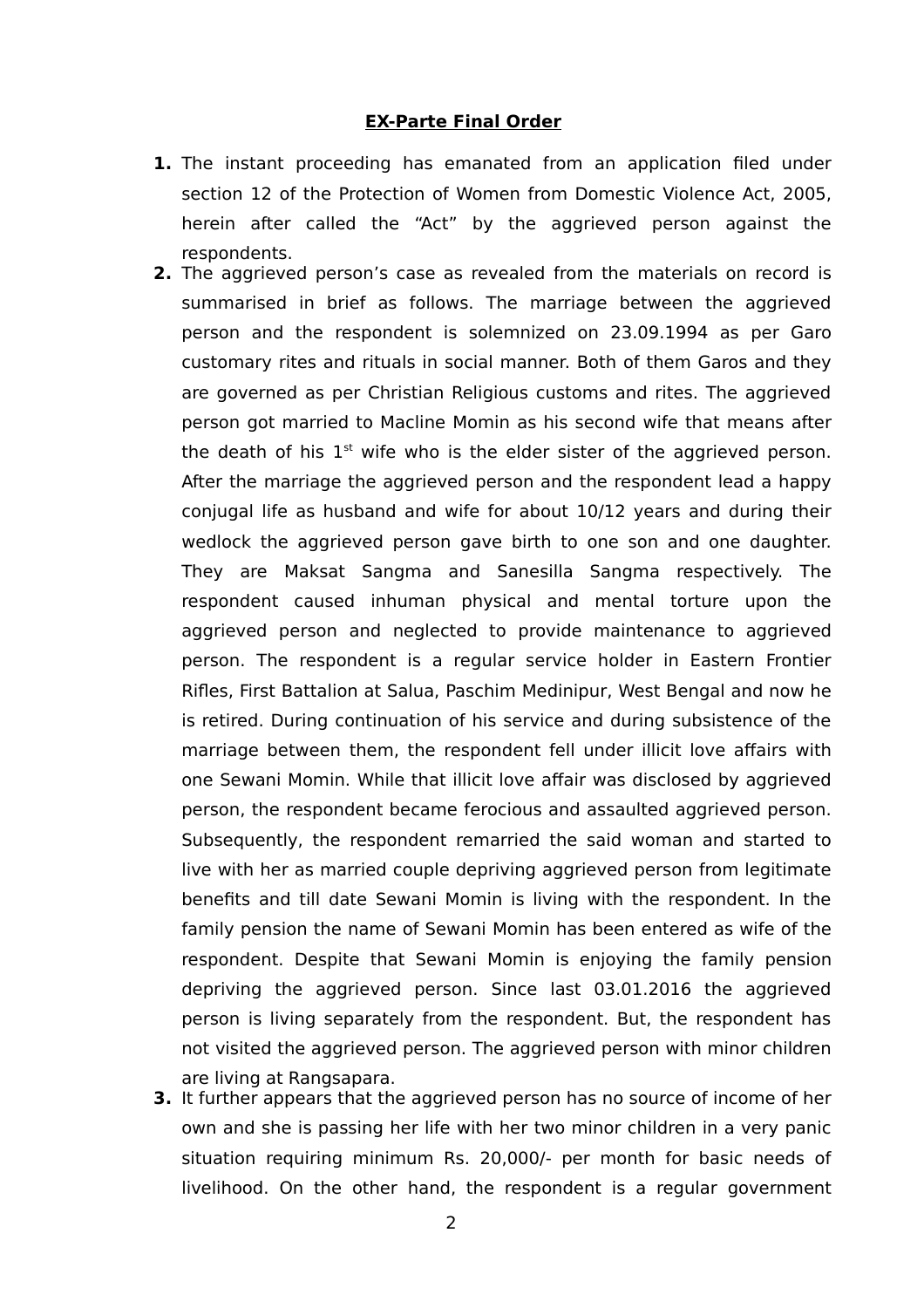pensioner. He also has landed property with own rented house and from all his sources he earns Rs. 50,000/- per month. The life of the aggrieved person has become miserable without the monetary help of her husband. Therefore, the aggrieved person prays for certain reliefs and those are…

- (1) Protection Order u/s 18 of PWDV Act prohibiting the respondent from committing any act of domestic violence.
- (2) Order u/s 19(3) of PWDV Act directing the respondent to execute a Bond valued at Rs. 1,00, 000/- or with surety of like amount.
- (3) Order u/s 20 of PWDV Act directing the respondent to pay @ Rs. 10,000/- for the aggrieved person and @ Rs. 5,000/- to each of her two minor children i.e. totalling Rs. 20,000/- per month as maintenance.
- (4) Order u/s 22 of PWDV Act directing the respondent to pay Rs. 20,0000/ to the aggrieved person for physical and mental torture and emotional distress.
- (5) Order u/s 19(1)(f) of PWDV Act directing the respondent to pay Rs. 5,00,000/- to secure same level of alternate accommodation for the aggrieved person as enjoyed by her in the shared house.
- **4.** The respondent denied the contention in the petition filed by the aggrieved person. The respondent has stated that the he is residing permanently at Salua, Mednipur, West Bengal. After the death of his first wife, Ronila Sangma, he came to Bhalukdubi, Goalpara and married the aggrieved person on 23.09.1994. After marriage, he desired to take his second wife the aggrieved person along with him at Salua since he had been serving as L/NK under Eastern Frontier Rifle over there at Salua, West Bengal but, the aggrieved person denied to come along with him and decided to stay permanently at Bhalukdubi, Goalpara. Due to this altercation since the day of marriage, there is no cohabitation between him and the aggrieved person and hence, having no other way, he went for his workplace at Salua without his wife, the aggrieved person. He further stated that the two children namely Makset Sangma and Sanesilla Sangma were not born out of the wedlock of him and the aggrieved person, but, they were born out of the wedlock of him and his first wife Ronila Sangma and now they are aged about 27 years and 23 years respectively. It is further stated that the daughter Sanesilla Sangma already got married to one Lepindro Marak and out of their wedlock two children were born they are Terina Sangma aged about 5 years and Silikame Sangma aged about 3.6 years. As and when he came from Salua to Goalpara, the aggrieved person never met him. Hence, the question of assault to aggrieved person and threat to kill her, does not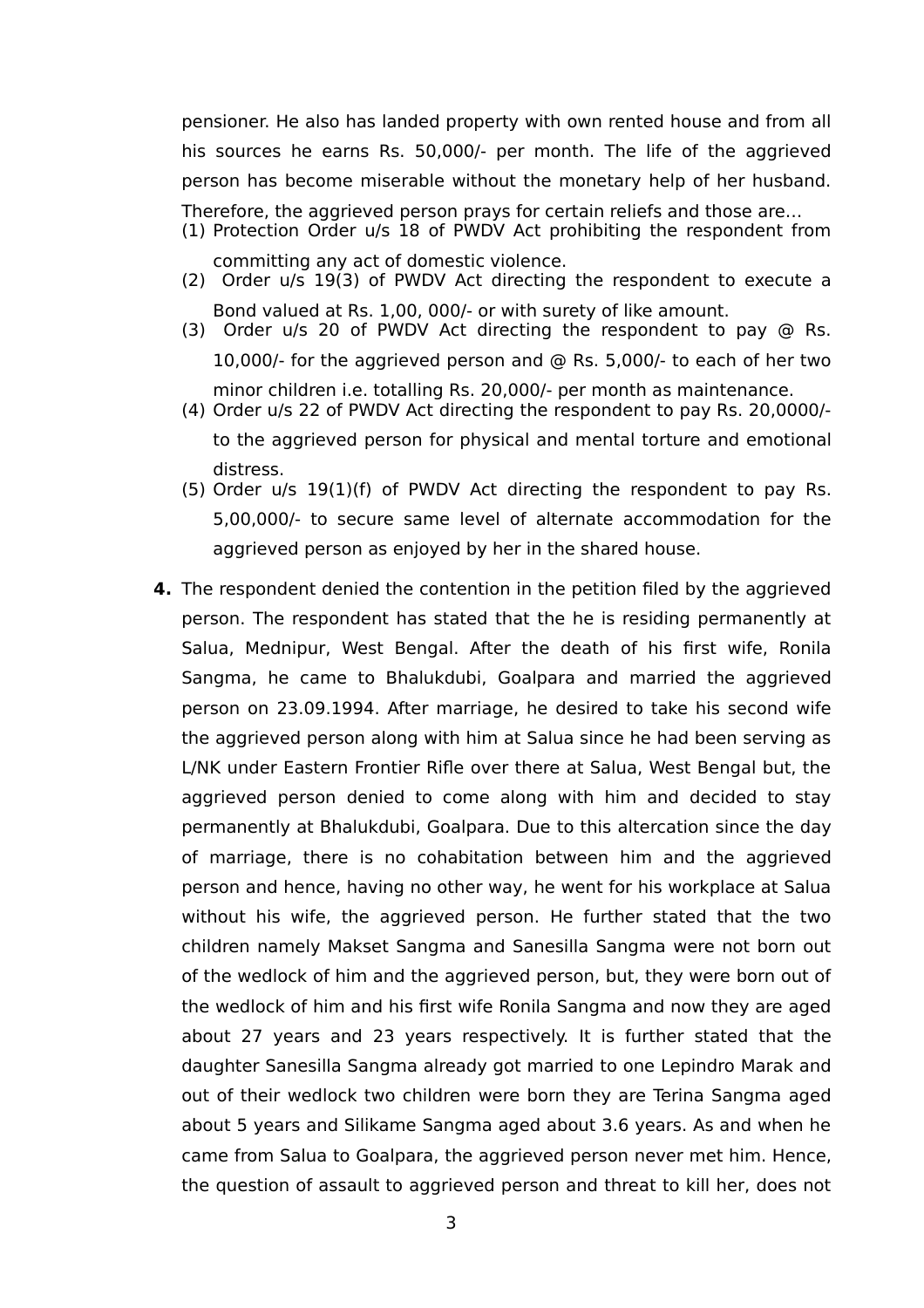arise at all. He further stated that Sewani Momin is an old lady aged about 73 years of age is the wife of his elder brother named Chaleston Momin(since deceased). After death of Chaleston Momin, his wife Sewani Momin has been residing permanently along with her son and daughter at Salua, West Bengal and now, she is getting Family Pension etc, for the service of her deceased husband Chaleston Momin. He again stated that it was about 23 years back i.e. after a few days of marriage, the aggrieved person deserted her husband from her life and since then, she has been living her life freely and separately without following marital obligation etc. He further stated that both his son and daughter have been living happily in their respective village along with their respective family members.

- **5.** This case proceeded ex-parte vide order dated 28.12.2018 as the Respondent failed to appear before this court without any step.
- **6.** The aggrieved side has adduced her evidence as PW1 in support of its case.

## **7. POINTS FOR DETERMINATION:**

- (a) Whether the respondents subjected the aggrieved petitioner to domestic violence?
- (b) Whether the aggrieved person is entitled to the relief prayed for?

## **DISCUSSION, DECISION AND REASON THEREOF:**

## **8. Evidences for the aggrieved person:**

 PW1 deposed that her marriage with the respondent was solemnized on 23.09.1994 as per the Garo Customary rites and rituals, after the death of the first wife of the respondent, who was her elder sister. After marriage she and her husband lived together as husband and wife. During their wedlock one son and one daughter were born namely Maksat Sangma and Sanesilla Sangma who are minor and are under her care and custody. She further stated that the respondent married a widow namely Sewani Momin without her consent and started living with her. During the time of subsisting of their marital life, the respondent fell under illicit love affair with Sewani Momin and when she protested against the illicit relationship, the respondent became highly ferocious and started inhuman physical torture on her and threatened to kill her. The respondent very confidentially removed her name from his pension book and entered the name of his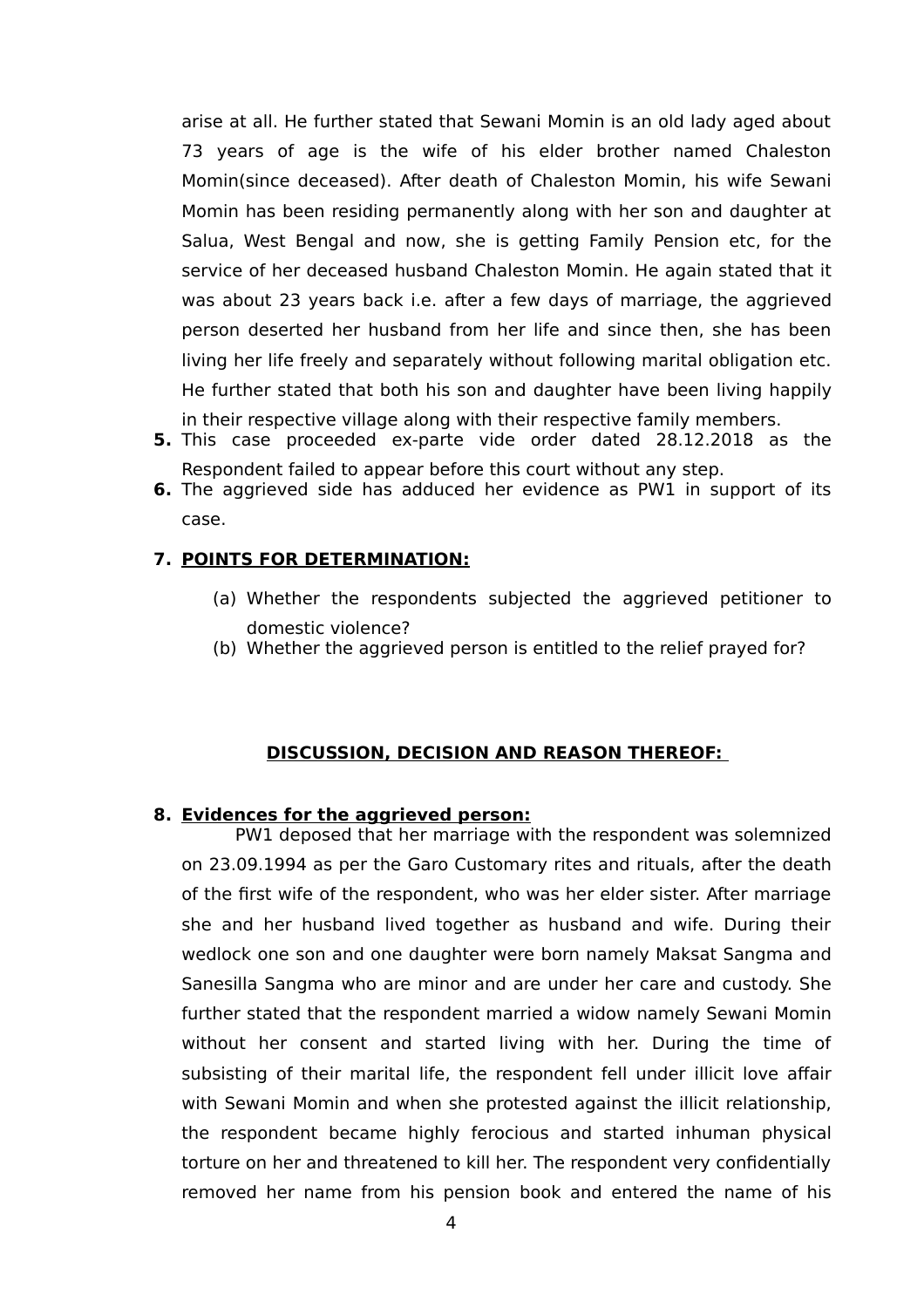illicit wife. From last 03.01.2016 she along with her two minor child are passing her days in acute hardship and living separately. But, her husband neither visited her nor provided any maintenance to her. She is residing at Rangsapara along with her two minor child. On the other hand, the respondent along with his illicit wife are living at Salur, Midnapur, West Bengal enjoying luxurious life with monthly pension. She has further stated that she does not have any source of income of her own. On the other hand, the respondent is a Government pensioner, and he earns Rs. 30,000/- per month. The respondent also has rented house and landed property of agriculture and stock business, etc. From all this sources he is earning Rs. 50,000/- per month. But, he is wilfully neglecting to give her any maintenance. She has stated that her life with two minor child has become miserable without the monetary help of her husband. So, she has prayed for Rs. 20,000/- per month from the respondent as maintenance.

- **9. Domestic Relation is defined** u/s 2(f) of the Act as a relationship between two persons who live or have, at any point of time lived together in a shared household, when they are related by consanguinity, marriage or through a relationship in the nature of marriage, adoption or are family members living together as a joint family.
- **10. Section 2(s) of the Act defines** the shared household as a household where the person aggrieved lives or at any stage has lived in a domestic relationship either singly or along with the respondent and such a household whether owned or tenanted either jointly by the aggrieved person and the respondent or owned or tenanted by either of them in respect of which either the aggrieved person or the respondent or owned or tenanted by either of them in respect of which either the aggrieved person or the respondent or both jointly or singly have any right, title, interest or equity and includes such a household which may belong to the joint family of which respondent is a member, irrespective of whether the respondent or the aggrieved person has any right, title or interest in the shared household.

 Now, in the present case it is stated by the aggrieved person that her marriage with the respondent is solemnized on 23.09.1994 as per Garo customary rites and rituals and in social manner. The Respondent in his written statement admitted that he married the aggrieved person on 23.09.1994.

5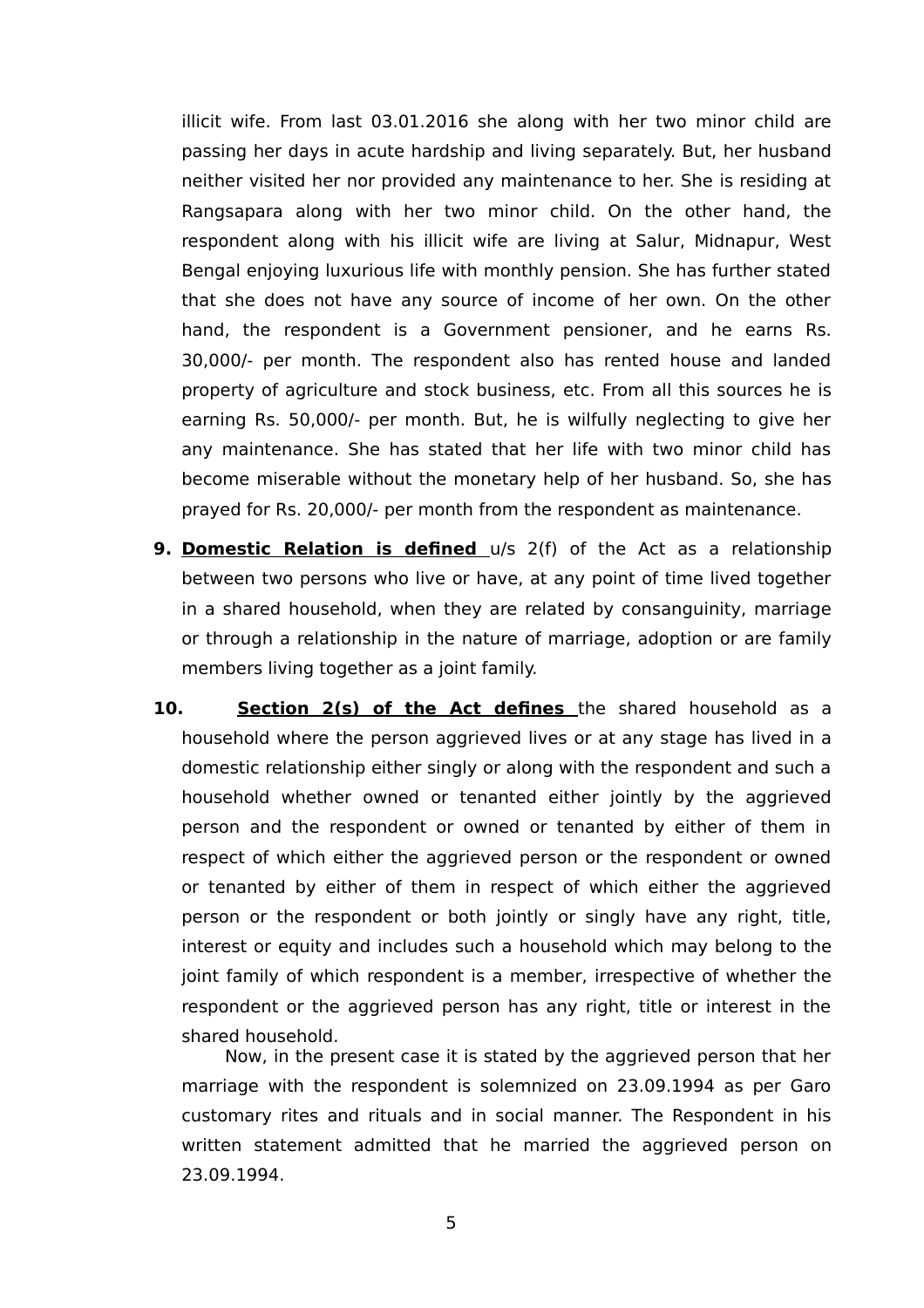## **Point no. (a) Whether the respondents subjected the aggrieved petitioner to domestic violence?**

The aggrieved person in her pleading stated that the respondent committed domestic violence upon her. To substantiate the plea aggrieved person has examined herself as PW1.

 PW1 deposed that her marriage with the respondent was solemnized on 23.09.1994 as per the Garo Customary rites and rituals. After marriage she and her husband lived together as husband and wife. During their wedlock one son and one daughter were born namely Maksat Sangma and Sanesilla Sangma who are minor and are under her care and custody. She further stated that the respondent married a widow namely Sewani Momin without her consent and started living with her. During the time of subsisting of their marital life, the respondent fell under illicit love affair with Sewani Momin and when she protested against the illicit relationship, the respondent became highly ferocious and started inhuman physical torture on her and threatened to kill her. The respondent very confidentially removed her name from his pension book and entered the name of his illicit wife. From last 03.01.2016 she along with her two minor child are passing her days in acute hardship and living separately. But, her husband neither visited her nor provided any maintenance to her.

 So, in the present case it has been stated by the aggrieved person that she was subjected to inhuman physical torture and the respondent had illicit relation with some other woman and she has not been provided with any maintenance. Thus, she is subjected to domestic violence.

 Though the respondent in his written statement stated that the aggrieved was not willing to live with him and he did not cause any torture to her. But he has not supported his contention by leading any evidence.

 On perusal of the evidences on record it is seen that by adducing her evidence as PW1 the aggrieved person has duly proved that the respondent inflicted violence upon her. The failure on the part of the respondent to cross examine the PW1 and abstaining to adduce any evidence in defence only fortify the claim of the aggrieved person that she is subjected to domestic violence by the respondent.

Therefore relying on the unrebutted evidence of the aggrieved person, I am of the opinion that the aggrieved person is subjected to domestic violence as defined in the act.

This point is decided in affirmative in favour of the aggrieved person.

# **11. Point no.2 Whether the aggrieved person is entitled to the relief prayed for?**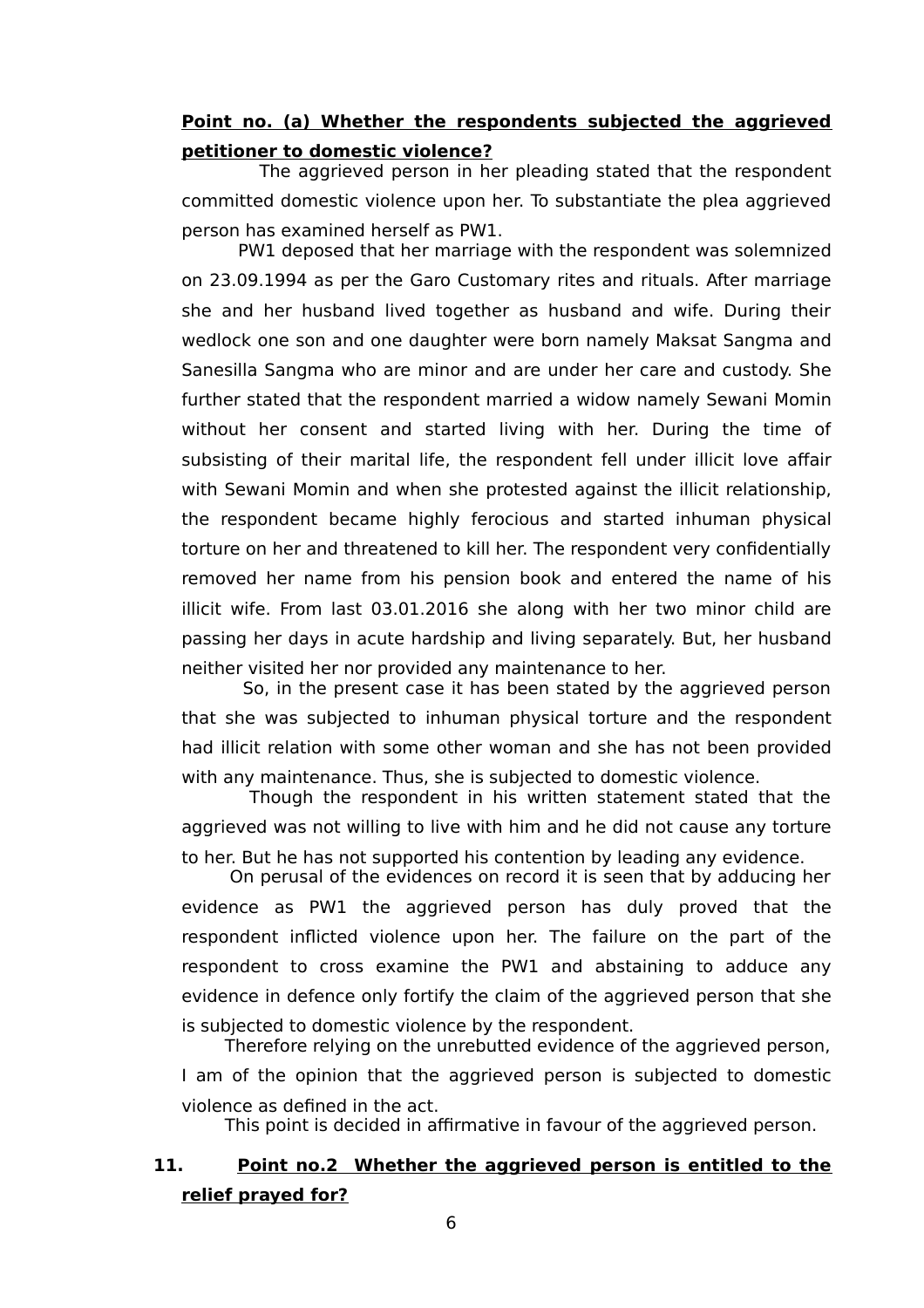It is stated that the aggrieved person has no source of income of her own. On the other hand the respondent no.1 is earning on monthly basis.

 Supporting the contention in the pleading PW1 deposed that the respondent is a regular government pensioner. He also has landed property and from all his sources he earns Rs. 50,000/- per month. The life of the aggrieved person has become miserable without the monetary help of her husband.

 Regarding the quantum of monetary relief, I have scrutinised the evidence of the PW. The aggrieved person has not adduced any documentary proof of the income and property of the respondent no.1.However, the evidence of the aggrieved side has remained unrebutted. There is no embellishment on the evidences on record that the respondent no.1 is a retired Govt. Servant and he has pension on monthly basis.

- **12.** Considering the social fabric of the parties, present prices of the essential commodities and keeping in view the responsibilities and liabilities of the respondent and his income, I am of the opinion that the respondent has to make payment of Rs.3,000 (Rupees Three Thousand)per month for the aggrieved person u/s 20 (1) (d) of the Act
- **13.** The respondent is hereby prohibited from committing any further acts of the domestic violence upon the aggrieved person.
- **14.** The Respondent has to make payment of Rs.2000 (Rupees Two thousand) per month towards the aggrieved person as rent allowance from the date of order u/s 19(1) (f) of the Act.
- **15.** With regard to compensation for physical and mental torture the respondent no.1 has to make payment of Rs.50, 000 (Rupees Fifty Thousand) to the aggrieved person u/s 22 of the Act.

#### **ORDER**

- **16.** In result the petition filed by the aggrieved person is allowed ex-parte. In view of the discussion made above and the decisions arrived at, it is held that the aggrieved person is entitled to the reliefs u/s 18,19,20 and 22 of the Protection of Women from Domestic Violence Act,2005.
- **17.** The Respondents are hereby prohibited from committing any further acts of the domestic violence upon the aggrieved person.
- 18. The Respondent no.1 has to make payment of Rs.2000 (Rupees Two thousand) per month towards the aggrieved person as rent allowance from the date of order u/s 19(1) (f) of the Act.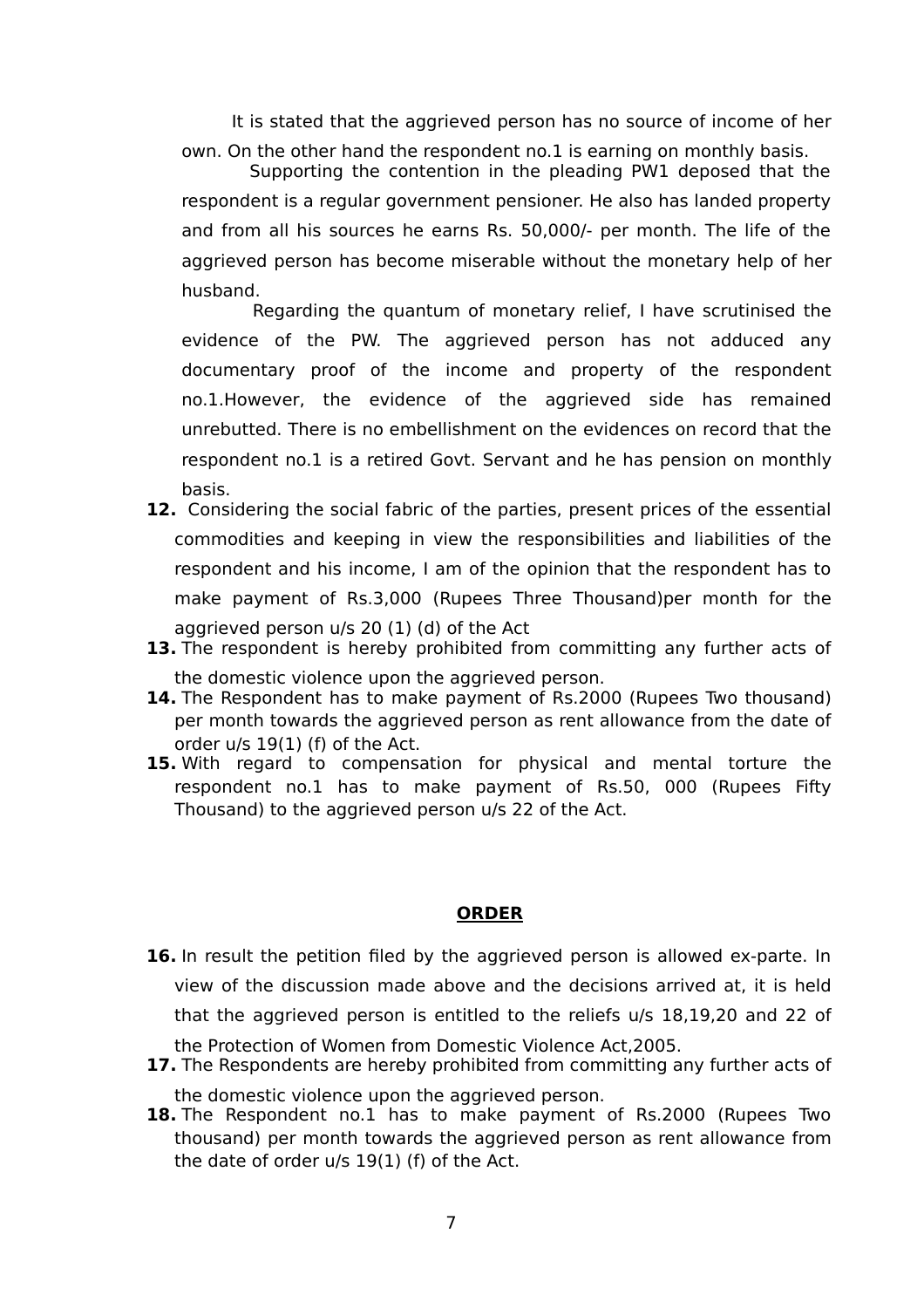- **19.** The respondent no.1 is directed to make payment of Rs.3, 000 (Rupees Three Thousand) per month to the aggrieved person u/s 20(1) (d) of the Act.
- **20.** The respondent no.1 is directed to pay compensation of Rs.50, 000 (Rupees

Fifty Thousand) only for causing physical, mental and emotional abuse by the respondent to the aggrieved person u/s 22 of the Act.

- **21.** The reliefs given shall come into force from the date of the order. In the end the petition u/s 12 of the Protection of Women from Domestic Violence Act is allowed.
- **22.** Copy of ex-parte order is to be given to the aggrieved person free of cost and also be sent to the O.C of the concerned Police Station for information and necessary action.
- **23.** Given under the hand and seal of this Court on 04<sup>th</sup> day of June, 2019 at Goalpara.

 Smt. Jyoti Rupa Haloi Judicial Magistrate First Class, Goalpara.